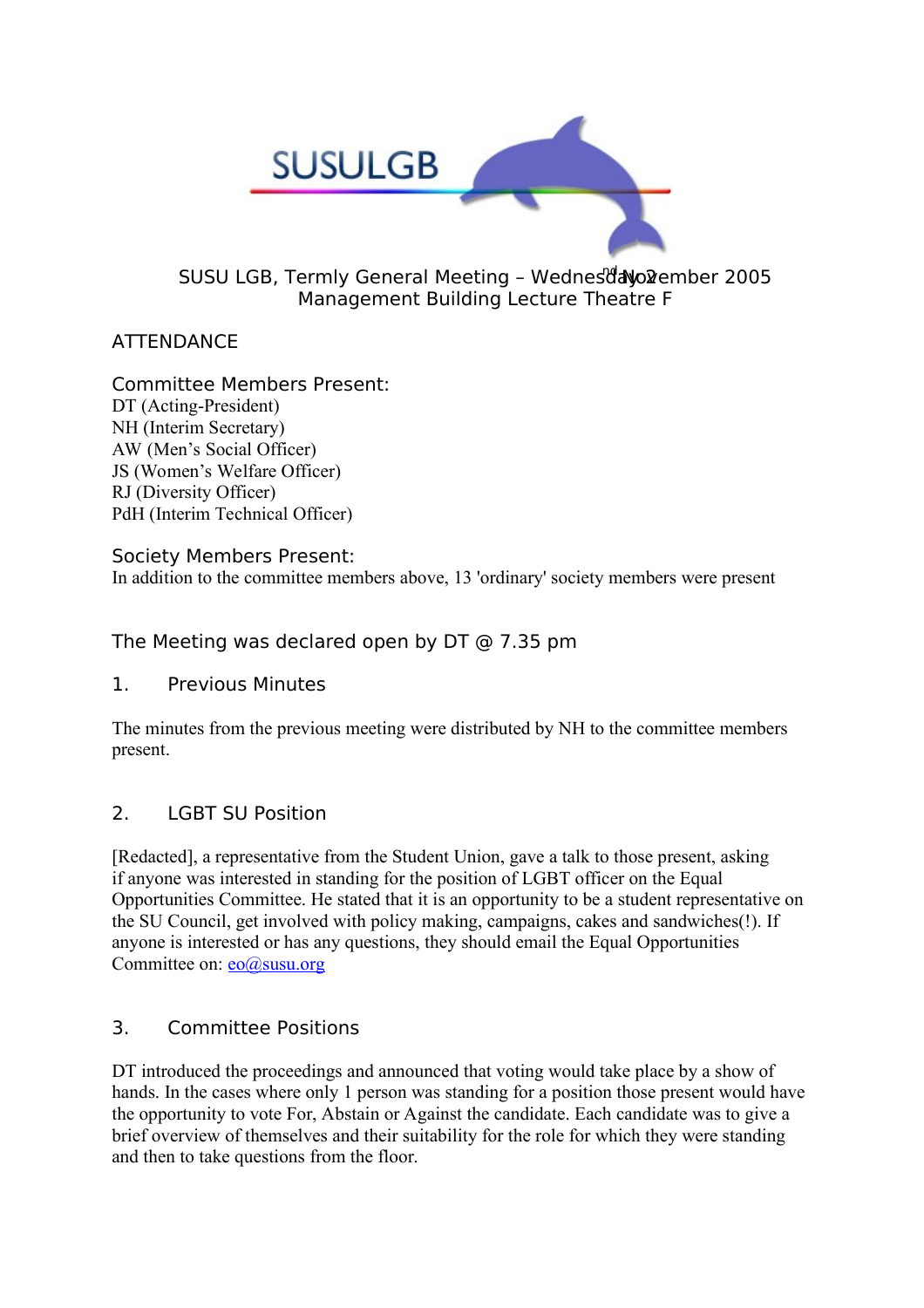| President                            | AW was the only candidate standing for this position. In his<br>pitch he declared that he was the existing Male social officer on the<br>SUSULGB committee and had good organisational skills. He was<br>given a number of questions from the floor which included his<br>leadership experience. AW revealed that he has worked as a till<br>supervisor at Ann Summers and has been a 'play leader' for 120 x 5-12<br>year-olds. He also mentioned that in running the committee he<br>believed that the best approach was not to 'lead' but to get on with<br>everyone; which he does with the current committee. |
|--------------------------------------|--------------------------------------------------------------------------------------------------------------------------------------------------------------------------------------------------------------------------------------------------------------------------------------------------------------------------------------------------------------------------------------------------------------------------------------------------------------------------------------------------------------------------------------------------------------------------------------------------------------------|
| Votes For:<br>Abstained:<br>Against: | 17<br>$\overline{2}$<br>0                                                                                                                                                                                                                                                                                                                                                                                                                                                                                                                                                                                          |
|                                      | AW was declared to be the new SUSULGB President                                                                                                                                                                                                                                                                                                                                                                                                                                                                                                                                                                    |
| Secretary                            | HR was the only candidate standing for this position. He<br>conducted his pitch with NH, the outgoing secretary who<br>announced that he would continue to work closely with HR<br>regarding secretarial duties. HR believed that by working together<br>with his friend NH, the secretarial role would be carried out more<br>effectively than ever before. No questions were asked by the floor,<br>however JS kindly added a comment that under NH's secretarial<br>role, the minutes were consistently produced on time.                                                                                       |
| Votes For:<br>Abstained:<br>Against: | 19<br>0<br>0                                                                                                                                                                                                                                                                                                                                                                                                                                                                                                                                                                                                       |
|                                      | HR was declared to be the new SUSULGB Secretary with help<br>from his friend NH                                                                                                                                                                                                                                                                                                                                                                                                                                                                                                                                    |
| <b>Treasurer</b>                     | JC was the only candidate standing for this position. She<br>advised everyone that she was the SUSULGB president last year and<br>would be able to give her experience to the new committee. She also<br>mentioned that she was still owed money by the society from the time<br>she was president and that she is generally good with money. She was<br>asked whether, if successful, she would simply take back what she is<br>owed then not really do any more, but she assured everyone that this<br>would not be the case.                                                                                    |
| Votes For:<br>Abstained:<br>Against: | 19<br>0<br>0                                                                                                                                                                                                                                                                                                                                                                                                                                                                                                                                                                                                       |
|                                      | JC was declared to be the new SUSULGB Treasurer                                                                                                                                                                                                                                                                                                                                                                                                                                                                                                                                                                    |